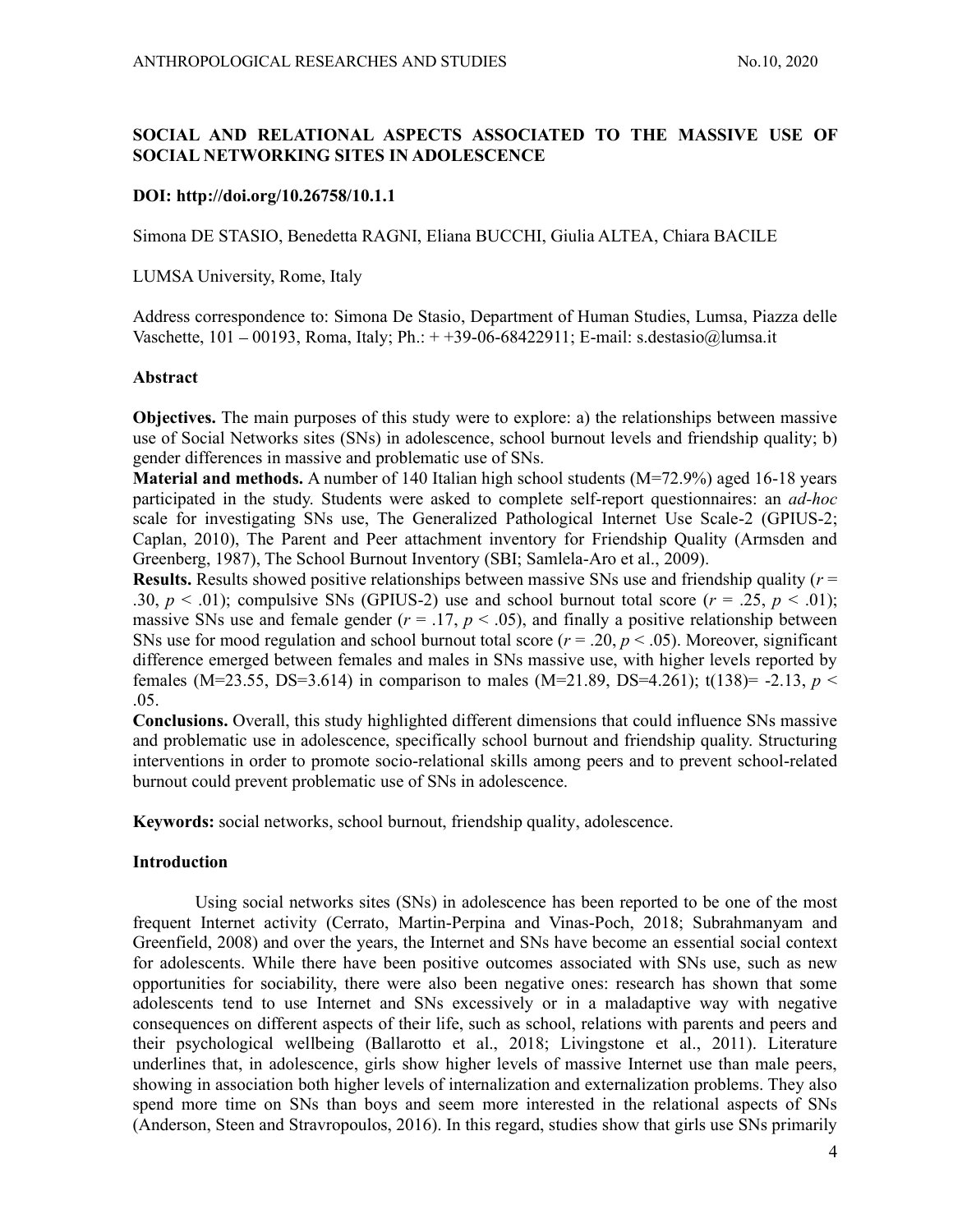to seek closer and more intimate relationships with their peers, to share emotions and personal problems, to keep in touch with peers from their offline lives and with friends they rarely see, to reinforce friendships, and to make plans with friends; on the other hand, boys reported using SNs to flirt and make new friends and are more interested in playing online games (Ballarotto et al., 2018). In adolescence, SNs' use leads at searching for autonomy, intimacy, identity and socialization (Borca et al., 2015). Specifically, communication with peers resulted as primary function of SNs. Studies showed that adolescents have a broader online friendship network than offline, although the majority of them perceived these online relationships as unsubstantial (Espinoza and Juvonen, 2011). Starting an online friendship exposes to fewer risks considering the possibility of asynchronous and anonymous online communications (Buote, Wood and Pratt, 2009). SNs could help in strengthening existing friendships, allowing adolescents to communicate with peers in a context where they appear more comfortable in sharing their feelings (Borca et al., 2015). For these reasons, online communication is perceived by adolescents as more effective than offline communication, also contributing to increasing perceived reciprocal confidence among peers (Valkenburg and Peter, 2007). During adolescence, pressures of schoolwork and responsibilities could affect students' stress levels, and this stress could result in burnout syndrome (Walburg, Mialhes and Moncla, 2016). Specifically, school-related burnout includes three significant dimensions: exhaustion at school, cynicism toward the meaning of school, and a sense of inadequacy at school (Salmela-Aro et al., 2009). High levels of school burnout seem to be associated with lower levels of school engagement and academic achievement (Salmela-Aro, Kiuru and Jokela, 2008). Moreover, school burnout could also be the result of a discrepancy between school expectations and high standards, and their real school results (Kiuru et al., 2008). For this reason, it could be possible that the students with higher levels of burnout would perceive a gap between whom they want to be and who they are with a consequent desire to escape from themselves, using, for example, SNs (Walburg, Mialhes and Moncla, 2016). Considering that SNs are particularly prevalent among adolescents, it could be interesting focusing on how stress situations such as school-related burnout could influence the massive use of SNs. The main aim of this study was to explore, in a group of adolescents, the relationships among SNs massive use, friendship quality and school burnout levels, in order to investigate risk and protective factors associated with a maladaptive use of SNs.

#### Material and methods

A number of 140 Italian high school students (M=72.9%) aged 16-18 years participated in the study. Considering the use of SNs, 82.1% of students used Instagram, and only 15% used Facebook. Furthermore, 2.9% reported not to use SNs. Students were asked to complete self-report questionnaires: An ad-hoc scale for investigating SNs use; the questionnaire was composed by seven items measured on a five-point Likert-scale (1= I never use it for this reason; 5= I always use it for this reason). Higher scores indicate massive SNs use. The Generalized Pathological Internet Use Scale-2 (GPIUS-2; Caplan, 2010); students' pathological Internet and SNs use were assessed with this 15 items-questionnaire, measured on a five-point Likert-scale (1=completely disagree; 5=completely agree). For this study, two subscales were used: Mood regulation and Compulsive Use. The Parent and Peer attachment inventory for Friendship Quality (Armsden and Greenberg, 1987); four items from the inventory were selected for this study to measure adolescents' closeness to friends (Valkenburg and Peter, 2007) items were measured by a five-point Likert-scale (1=completely disagree; 5=completely agree). The selected items were "When my friends know that something is bothering me, they ask me about it," "I tell my friends about my problems and troubles," "My friends help me to understand myself better," and "When I am angry about something, my friends try to be understanding.". The School Burnout Inventory (SBI; Fiorilli et al., 2014; Samlela-Aro et al., 2009) assessed students' school burnout, and it is composed of nine items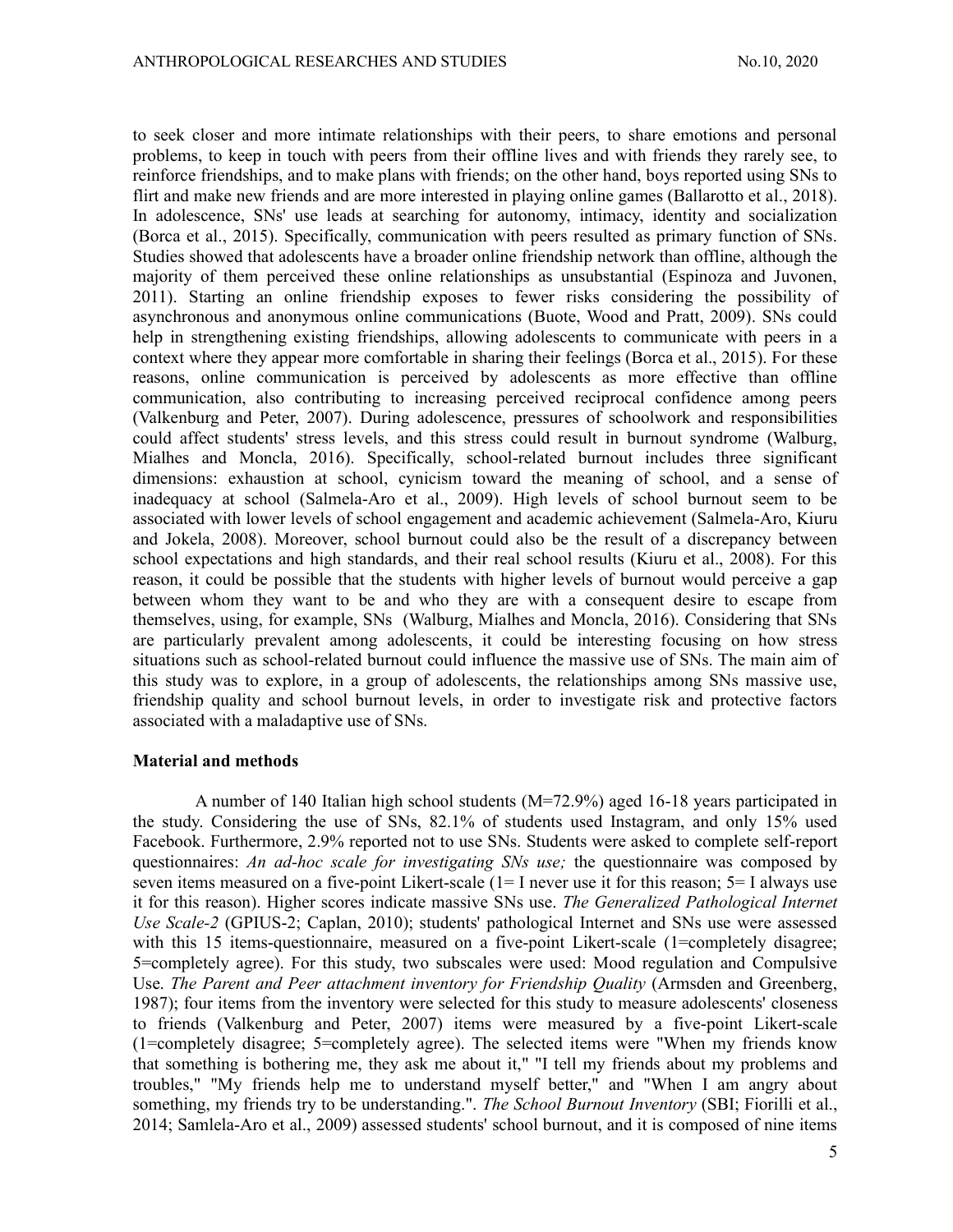rated on a 6-points Likert scale (1=completely disagree; 6=completely agree). Higher scores indicate high school burnout.

#### Results

Intercorrelations among studied variables were measured by bivariate Pearson correlations and are displayed in Table 1. Results showed positive relationships between massive SNs use and friendship quality ( $r = .30$ ,  $p < .01$ ); compulsive SNs (GPIUS-2) use and school burnout total score  $(r = .25, p < .01)$ ; massive SNs use and female gender  $(r = .17, p < .05)$ , and finally a positive relationship between SNs use for mood regulation and school burnout total score ( $r = .20$ ,  $p < .05$ ). An independent *t*-test was performed in order to investigate gender differences in SNs massive use. Results, displayed in Table 2, showed a significant difference between females and males in SNs massive use, with higher levels reported by females  $(M=23.55, DS=3.614)$  in comparison to males  $(M=21.89, DS=4.261)$ ; t(138) = -2.13,  $p < .05$ . Moreover, females reported higher levels of total school burnout ( $M_{female} = 3.28$ , DS=1.041;  $M_{male} = 2.78$ , DS=1.048); t(138)= -2.04,  $p < .05$ .

Table 1. Bivariate correlations among studied variables

|                                                                                                  |                           |         |         | 4       |        | h     |  |
|--------------------------------------------------------------------------------------------------|---------------------------|---------|---------|---------|--------|-------|--|
| 1. Massive SNs use                                                                               |                           |         |         |         |        |       |  |
| 2. Mood regulation                                                                               | $.40**$                   |         |         |         |        |       |  |
| 3. Friendship quality                                                                            | $.30**$                   | .15     |         |         |        |       |  |
| 4. Compulsive use                                                                                | $.39**$                   | $.42**$ | $-.12$  |         |        |       |  |
| 5. School Burnout                                                                                | .10                       | $.20*$  | $-.01$  | $.25**$ |        |       |  |
| 6.Gender                                                                                         | $7*$<br>$\cdot$ 1 $\cdot$ | .01     | $.27**$ | .09     | $.17*$ |       |  |
| 7.Age                                                                                            | .13                       | $-.03$  | .11     | $-.02$  | $-.07$ | $-13$ |  |
| $C1$ $C2$ $C1$ $C2$<br>$\sim$ $\sim$ $\sim$ $\sim$<br>$\mathbf{v}$ . $\mathbf{v}$ , $\mathbf{v}$ | $\sim$ 0.1                |         |         |         |        |       |  |

SNs Social Network sites;  $\gamma p < .05 \times p < .01$ 

|                       | Males |           |          |           |         |
|-----------------------|-------|-----------|----------|-----------|---------|
|                       |       |           | Females  | t-test    |         |
| Variables             |       | $(N=102)$ | $(N=38)$ |           |         |
|                       | Μ     | <b>SD</b> | Μ        | <b>SD</b> |         |
| Massive SNs use       | 21.89 | 4.26      | 23.55    | 3.61      | $.035*$ |
| Mood regulation       | 1.88  | .92       | 1.89     | .74       | .933    |
| Compulsive use        | 1.95  | .84       | 2.13     | .75       | .262    |
| <b>School Burnout</b> | 2.78  | .04       | 3.18     | 04.،      | $.044*$ |

| Table 2. t-test results comparing males and females on studied variables |  |
|--------------------------------------------------------------------------|--|
|                                                                          |  |

 $*_p$  < .05

## **Discussions**

The main aim of this study was to investigate, in a group of adolescents, existing relationships among SNs massive and problematic use, school burnout levels and friendship quality. Literature underlines significant associations between school burnout and problematic use of the Internet in adolescence (Salmela-Aro et al., 2017). From our results emerged a significant positive association between adolescents' perceived school burnout and problematic SNs use: the more adolescents reported higher levels of burn-out, the more they massively use SNs. According to literature (Walburg, Mialhes and Moncla, 2016) higher levels of school-related stress perceived by students could induce them to use SNs, perceived as more reassuring and comfortable, in order to escape from reality. Moreover, from our results emerged a significant positive association between SNs massive use and perceived friendship quality: the more adolescents perceive their friendships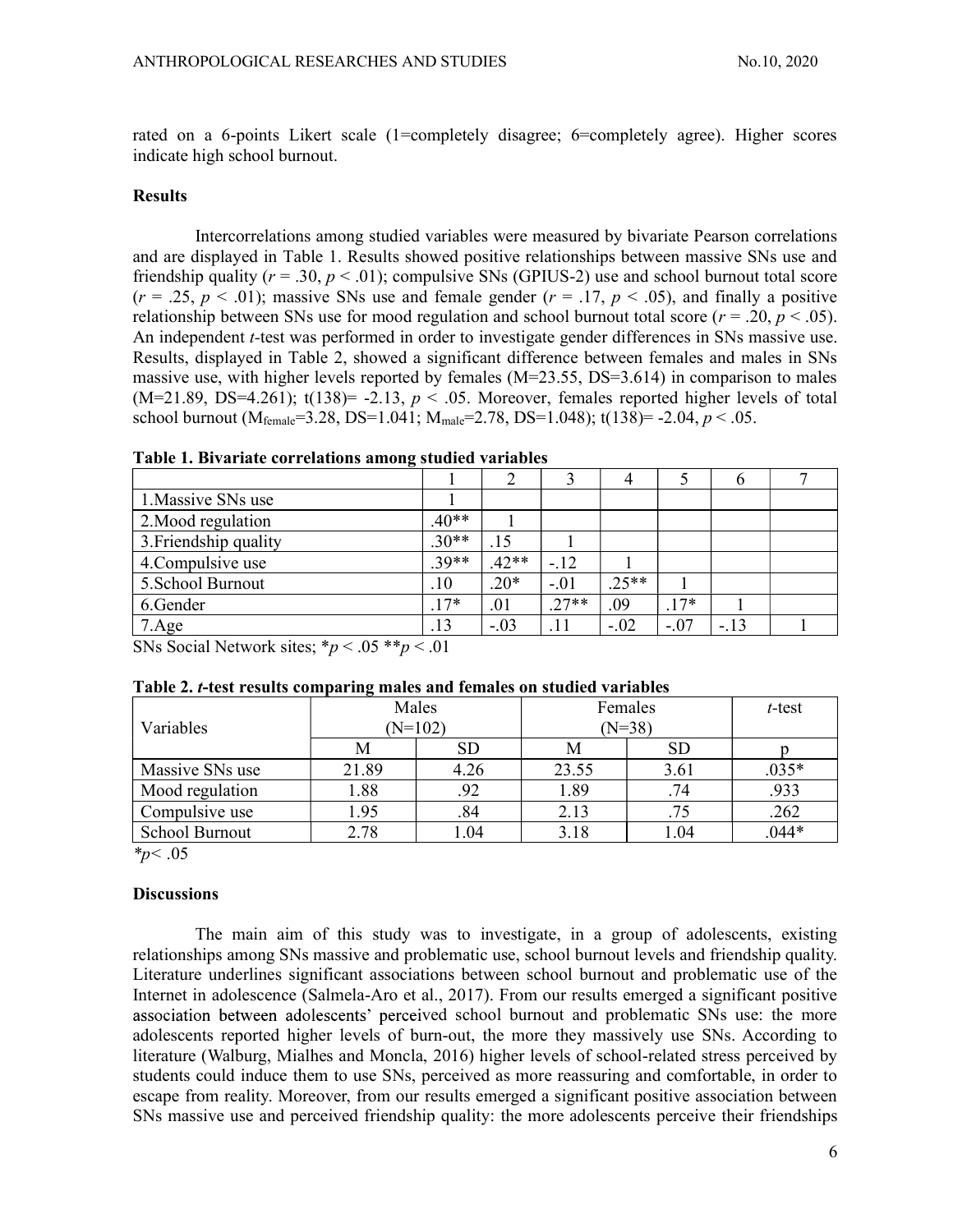as supportive, the more they report using SNs. These results are in line with the literature (Espinoza and Juvonen, 2011; Borca et al. 2015). Some adolescents may use SNs in order to strengthen their friendships, perceiving online communication as deeper and close. Online emotional disclosure is perceived as more intimate and comfortable by adolescents and, for this reason, online communication as more effective than the offline (Valkenburg and Peter, 2007). When adolescents have an offline friendship network in which experience feelings of affiliation and trust, a higher SNs use will help them in maintaining closeness and support with the group (Espinoza and Juvonen, 2011). Finally, considering gender differences, our results underlined how girls reported higher massive use of SNs the boys. These data are in line with the literature (Anderson, Steen and Stravropoulos, 2016) and specifically, recent studies highlighted that girls, in comparison to boys, use SNs searching for more intimate and close relationships in order to share emotional and personal problems (Ballarotto et al., 2018).

#### Study Limitations

This study has potential limitations. First, our sample was mainly composed by males' adolescents, consequently more heterogeneous samples should be used to test the generalizability of these findings in future investigations. Moreover, this research has a cross-sectional design and therefore it is not possible to draw causal inferences about relationships among variables; further longitudinal researchers are needed to examine and understand these relationships over time.

#### **Conclusions**

Overall, this study highlights different dimensions that could influence SNs massive and problematic use in adolescence, specifically school burnout and friendship quality. Structuring interventions in order to promote socio-relational skills among peers and to prevent school-related burnout could prevent problematic use of SNs in adolescence.

#### Acknowledgements

A summary of this paper was presented at International Conference: Individual, family, society - contemporary challenges, 3rd edition, 9 to 10 October 2019, Bucharest, Romania, and published in the journal Studii și Cercetări de Antropologie, No. 6/2019.

## **References**

- 1. Anderson, E.L, Steen, E. and Stavropoulos, V., 2016. Internet use and problematic internet use: a systematic review of longitudinal research trends in adolescence and emergent adulthood. International Journal of adolescence and youth, 22 (4), pp. 430-454.
- 2. Armsden, G.C. and Greenberg, M.T., 1987. The inventory of parent and peer attachment: individual differences and their relationship to psychological well-being in adolescence. Journal of Youth and Adolescence, [e-Journal] 16 (5), pp. 427-454. 10.1007/BF02202939.
- 3. Ballarotto, G., Volpi, B., Marzilli, E. and Tambelli, R., 2018. Adolescent internet abuse: a study on the role of attachment to parents and peer in a large community sample. BioMed research international, [e-Journal] 14, pp. 1-10. 10.1155/2018/5769250.
- 4. Borca, G., Bina, M., Keller, P., Gilbert L.R. and Begotti, T., 2015. Internet use and developmental tasks: Adolescents' point of view. Computers in Human Behavior, [e-Journal] 52, pp. 49-58. https://doi.org/10.1016/j.chb.2015.05.029.